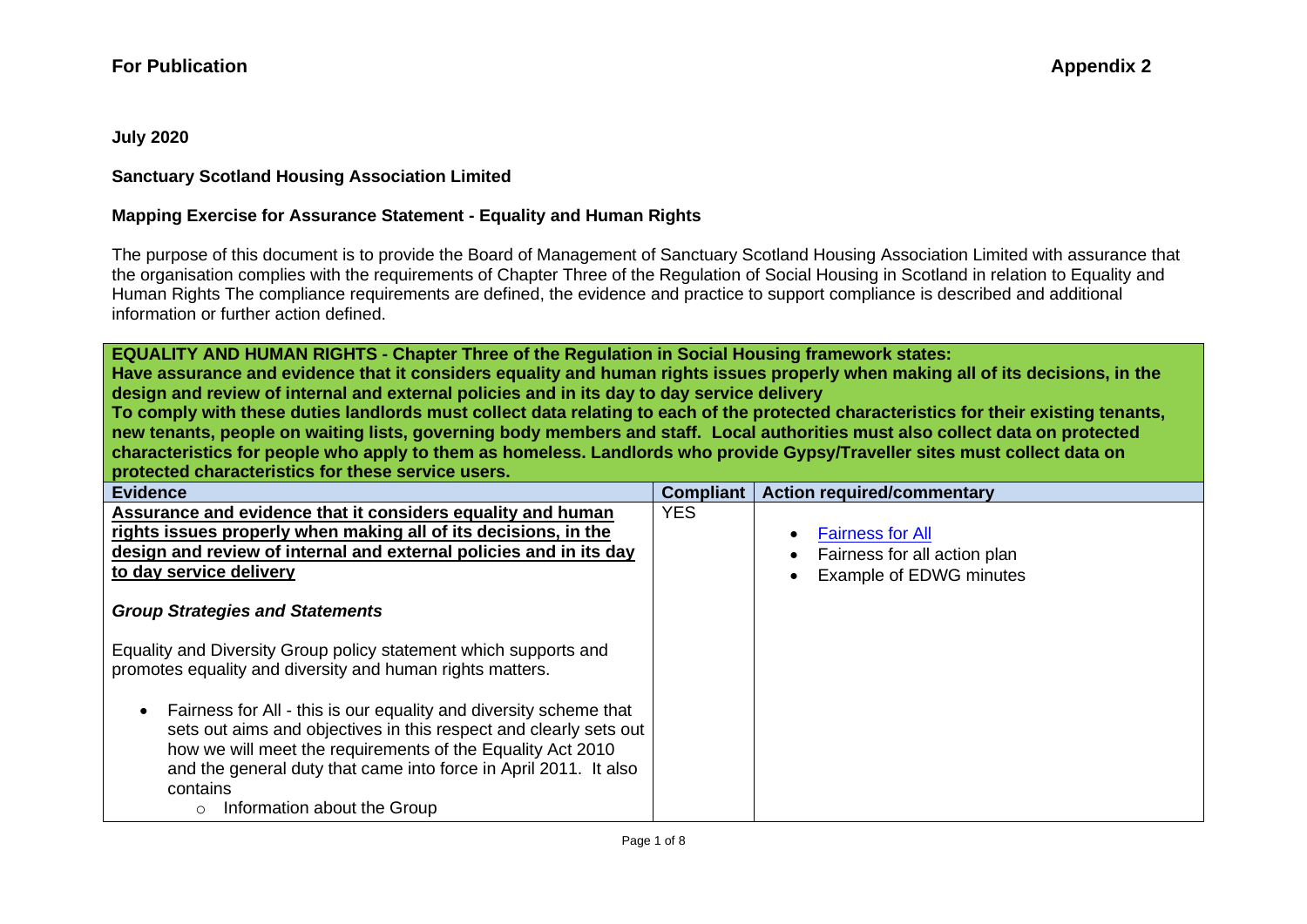| Our Mission and Values<br>$\circ$                                         |                                                    |
|---------------------------------------------------------------------------|----------------------------------------------------|
| How Fairness for all was developed<br>$\circ$                             |                                                    |
| Legislative and regulatory requirements<br>$\circ$                        |                                                    |
| Best practice<br>$\circ$                                                  |                                                    |
| What we do<br>$\circ$                                                     |                                                    |
| How we will monitor progress<br>$\circ$                                   |                                                    |
| What we will achieve<br>$\circ$                                           |                                                    |
| Our three strategic equality objectives<br>$\circ$                        |                                                    |
| Fairness for all is supported by an action plan                           |                                                    |
|                                                                           | <b>Modern slavery and Human Trafficking</b>        |
| There is a Group Equality and Diversity Working Group<br>$\bullet$        | statement.                                         |
| (EDWG) to advocate the promotion of Equality and Diversity in             |                                                    |
|                                                                           |                                                    |
| the organisation; most recently this has included the                     |                                                    |
| establishment of a parent/carer network for working parents               |                                                    |
| and carers, a focus group to promote inclusion and listening on           |                                                    |
| how to become an anti-racist ally.                                        |                                                    |
| Modern slavery and Human Trafficking statement.                           |                                                    |
| <b>Policies and Procedures</b>                                            | <b>YES</b><br><b>Policy templates</b><br>$\bullet$ |
| All policies and procedures contain appropriate practice and<br>$\bullet$ | Adults, Children and Young People, and Group       |
| references to diversity, equality and human rights.                       | strategy (currently being written by Group         |
| Group Safeguarding strategies and procedures; to provide<br>$\bullet$     | Safeguarding Lead)                                 |
| services that are safe and to give choice to our customers as             |                                                    |
| per the Adult. Learning and Development staff training and                |                                                    |
| mandatory level 2 safeguarding training for local operational             |                                                    |
| staff. Relevant legislation that underpins our actions in                 |                                                    |
| Scotland: The Adult Support and Protection Act 2007 gives                 |                                                    |
| greater protection to adults at risk of harm or neglect. The Act          |                                                    |
| defines adults at risk as those aged 16 years and over who:               |                                                    |
| are unable to safeguard their own wellbeing, property, rights or          |                                                    |
| other interests and are at risk of harm and because they are              |                                                    |
| affected by disability, mental disorder, illness or physical or           |                                                    |
| mental infirmity, are more vulnerable to being harmed than                |                                                    |
| adults who are not so affected. It places a duty on local                 |                                                    |
| councils to inquire and investigate cases where harm is known             |                                                    |
| or suspected.                                                             |                                                    |
| Procedures and practices designed to be 'barrier free' to                 |                                                    |
| accessing services                                                        |                                                    |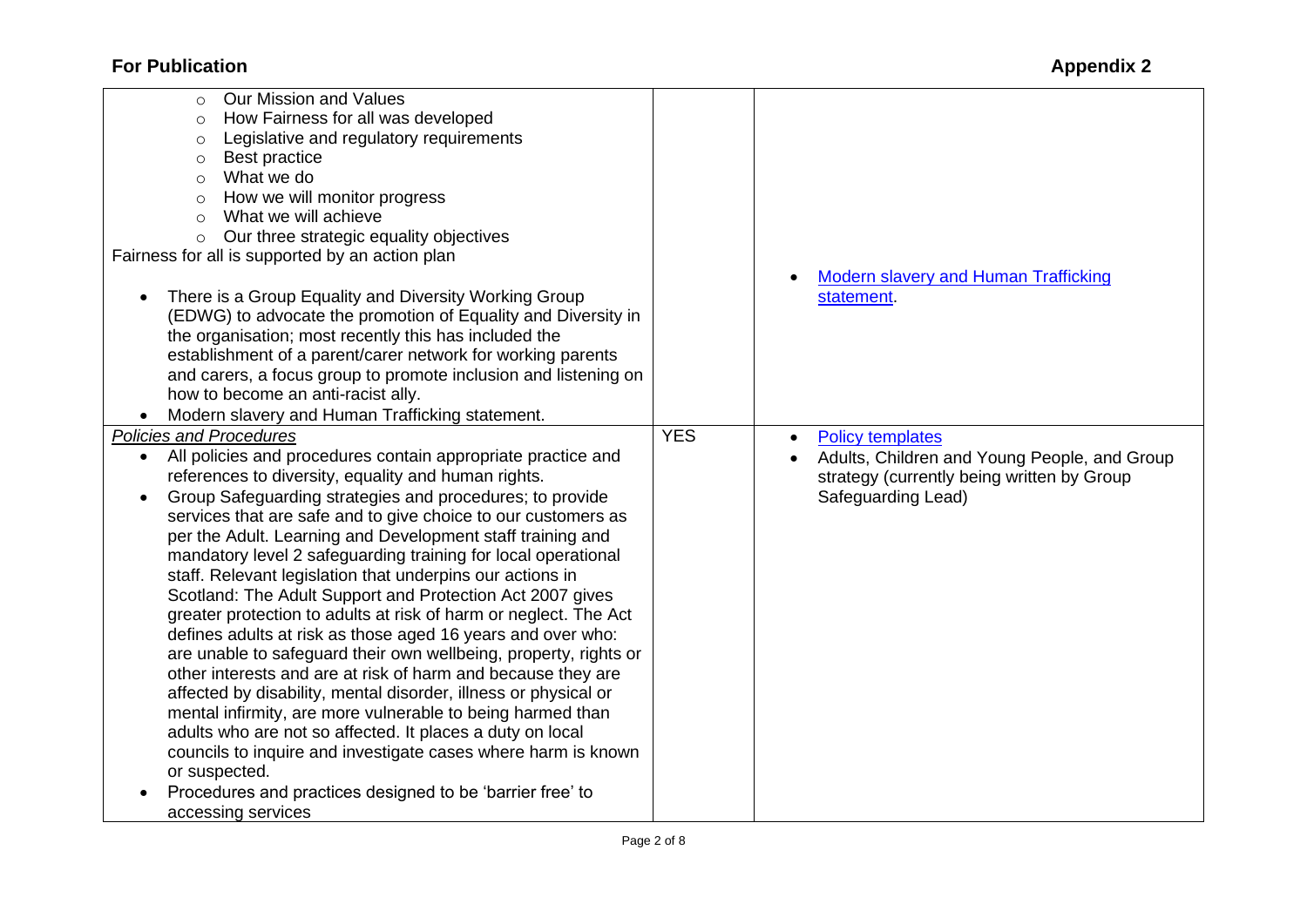| <b>Equality Impact Assessments</b><br>Equality impact assessments are carried out on policy,<br>$\bullet$<br>procedure, practice as appropriate e.g. the Letting Policy – the<br>Equality and Human Rights Commission (the enforcement<br>body for these duties) encourages other bodies to take on<br>board the principle of these duties and prepare equality impact<br>assessments where appropriate.                                                                                                                                                                                                                                                                                                                                                                                                                                                                                                                                                                                                                                                                                                                                                             | <b>YES</b> | Accessible information standards. Example of<br>referring to meeting peoples needs/access to<br>services and tailoring our approach to ensure<br>there are no 'barriers'<br><b>Tenant Participation Strategy</b><br><b>Equality Impact Assessment: Recent years this</b><br>has included:<br><b>Physical disability</b><br>$\bullet$<br><b>Sensory impairment</b><br><b>Mental Health</b><br>Universal credit and diversity data (2020) |
|----------------------------------------------------------------------------------------------------------------------------------------------------------------------------------------------------------------------------------------------------------------------------------------------------------------------------------------------------------------------------------------------------------------------------------------------------------------------------------------------------------------------------------------------------------------------------------------------------------------------------------------------------------------------------------------------------------------------------------------------------------------------------------------------------------------------------------------------------------------------------------------------------------------------------------------------------------------------------------------------------------------------------------------------------------------------------------------------------------------------------------------------------------------------|------------|-----------------------------------------------------------------------------------------------------------------------------------------------------------------------------------------------------------------------------------------------------------------------------------------------------------------------------------------------------------------------------------------------------------------------------------------|
| <b>Antisocial Behaviour, Harassment and Domestic Abuse</b><br>Tolerating antisocial behaviour and domestic abuse is a<br>$\bullet$<br>violation of fundamental human rights - damaging to heath,<br>wellbeing, limit's peoples' freedom and potential. Therefore<br>working in partnership with: CIH - Make a Stand; White<br>Ribbon and other partners to raise awareness of the<br>prevalence of domestic abuse and support staff to address<br>suspected/alleged/actual allegations. We take reports of<br>antisocial behaviour seriously and record and manage cases,<br>making appropriate referrals to specialist agencies or advice<br>providers and working with the police where necessary. These<br>policies and procedures also help to ensure that we comply<br>with the Human Rights Act 1998 which confers rights and<br>freedoms granted by the European Convention on Human<br>Rights. The rights protected by the Act include the right to:<br>$\cdot$ life:<br>• respect for private and family life, home and<br>correspondence;<br>• freedom of religion or belief;<br>• freedom of expression; and<br>• peaceful enjoyment of your possessions. | <b>YES</b> | Antisocial behaviour and harassment policy and<br>procedure<br>Domestic Abuse policy and procedure                                                                                                                                                                                                                                                                                                                                      |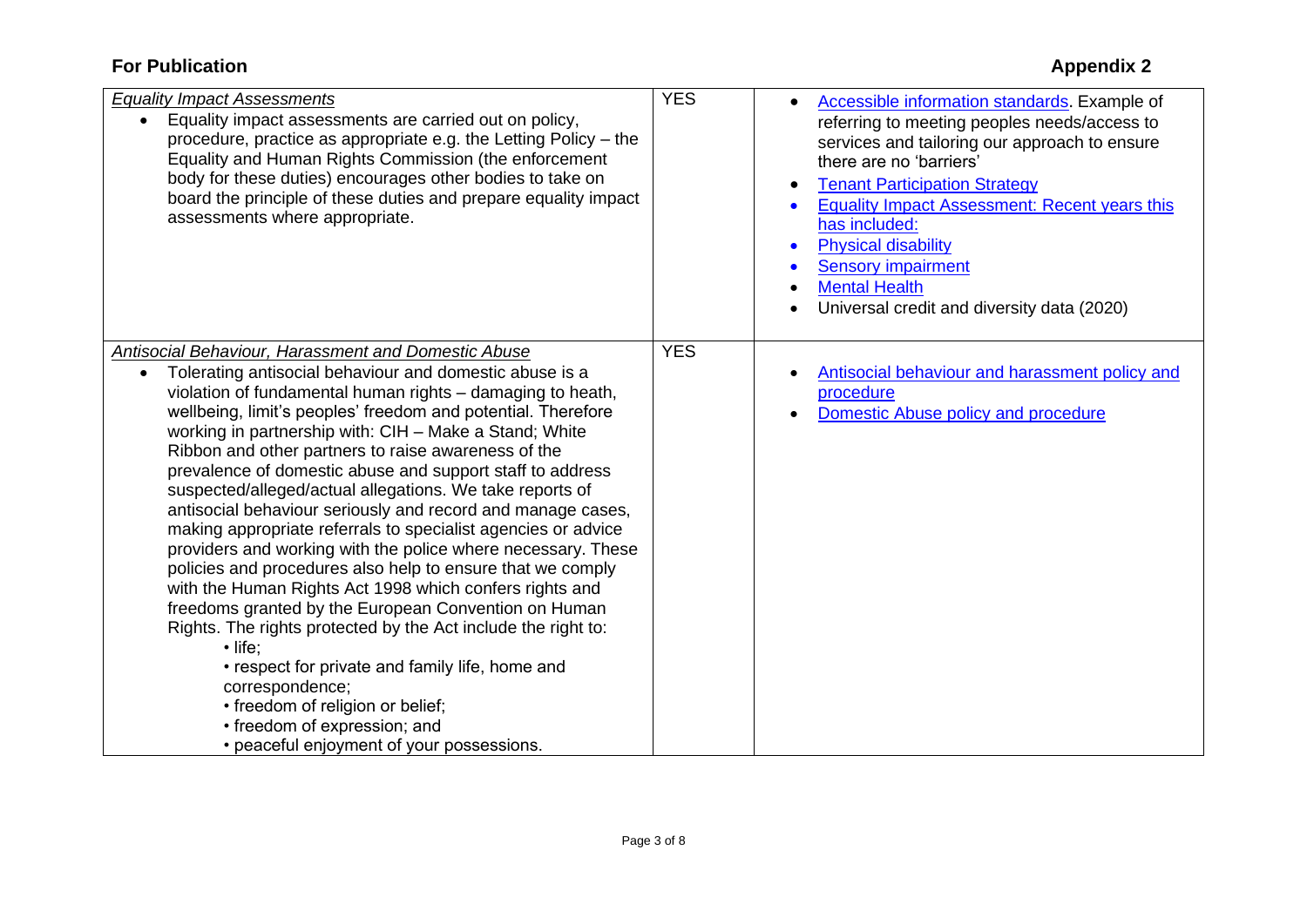| The Right to Housing - Allocations                                                                                                                                                                                                                                                                                                                                                                                                                                                                                                                                                                                                                             | <b>YES</b> | See Lettings Policy - Scotland<br>$\bullet$                                                                                                                                                                                                                                                                                                                                                                                                                                                                                                                                                                                                                                                                                                                                                                                                                                                                                                            |
|----------------------------------------------------------------------------------------------------------------------------------------------------------------------------------------------------------------------------------------------------------------------------------------------------------------------------------------------------------------------------------------------------------------------------------------------------------------------------------------------------------------------------------------------------------------------------------------------------------------------------------------------------------------|------------|--------------------------------------------------------------------------------------------------------------------------------------------------------------------------------------------------------------------------------------------------------------------------------------------------------------------------------------------------------------------------------------------------------------------------------------------------------------------------------------------------------------------------------------------------------------------------------------------------------------------------------------------------------------------------------------------------------------------------------------------------------------------------------------------------------------------------------------------------------------------------------------------------------------------------------------------------------|
| • The right to housing is a human right enshrined in<br>international law, therefore we have an obligation to protect<br>and promote people's right to adequate housing - through<br>offering different ways to access housing (direct applicant,<br>transfer, mutual exchange, local authority, housing options<br>assessments).<br>In its General Comment No. 4, the UN Committee on<br>Economic, Social and Cultural Rights provides an<br>authoritative interpretation of the right to adequate housing,<br>which must be accessible, affordable, habitable, and<br>culturally adequate, and provide access to infrastructure,<br>facilities and services. |            | Accessible housing - design regulations to make<br>properties physically accessible or adapted at<br>design stage (see aids and adaptations policy<br>and procedure or physical disability Equality<br>Impact Assessment). Information made available<br>on access to housing in office, on website, over<br>the phone, in person, in literature.<br>Affordable – complete rent consultation<br>$\bullet$<br>Habitable – complete Lettings check to meet the<br>Lettings Standards, and part of our tenancy<br>agreements to define our obligations to ensure<br>homes are wind and watertight<br>Culturally adequate - sensitivity with design of<br>internal and external building features, and part of<br>our lettings policy is to create balanced<br>communities by allocating homes to people with<br>different levels of priority and application<br>circumstances.<br>Infrastructure, facilities and services - design<br>$\bullet$<br>guides |
|                                                                                                                                                                                                                                                                                                                                                                                                                                                                                                                                                                                                                                                                |            | S:\Scotland\Sanctuary in Scotland\Equality and<br>$\bullet$<br><b>Diversity</b>                                                                                                                                                                                                                                                                                                                                                                                                                                                                                                                                                                                                                                                                                                                                                                                                                                                                        |
| <b>Governing Body Reports</b><br>All reports written contain an assessment on the impact on diversity.                                                                                                                                                                                                                                                                                                                                                                                                                                                                                                                                                         | <b>YES</b> | Report template here/ example of Tenant<br>Participation Strategy - see items 13, 13a and<br>13b S:\Scotland\Sanctuary in Scotland\Governing<br>Body reports\Sanctuary Scotland\North East Area<br>Committee\2019\3. 190829                                                                                                                                                                                                                                                                                                                                                                                                                                                                                                                                                                                                                                                                                                                            |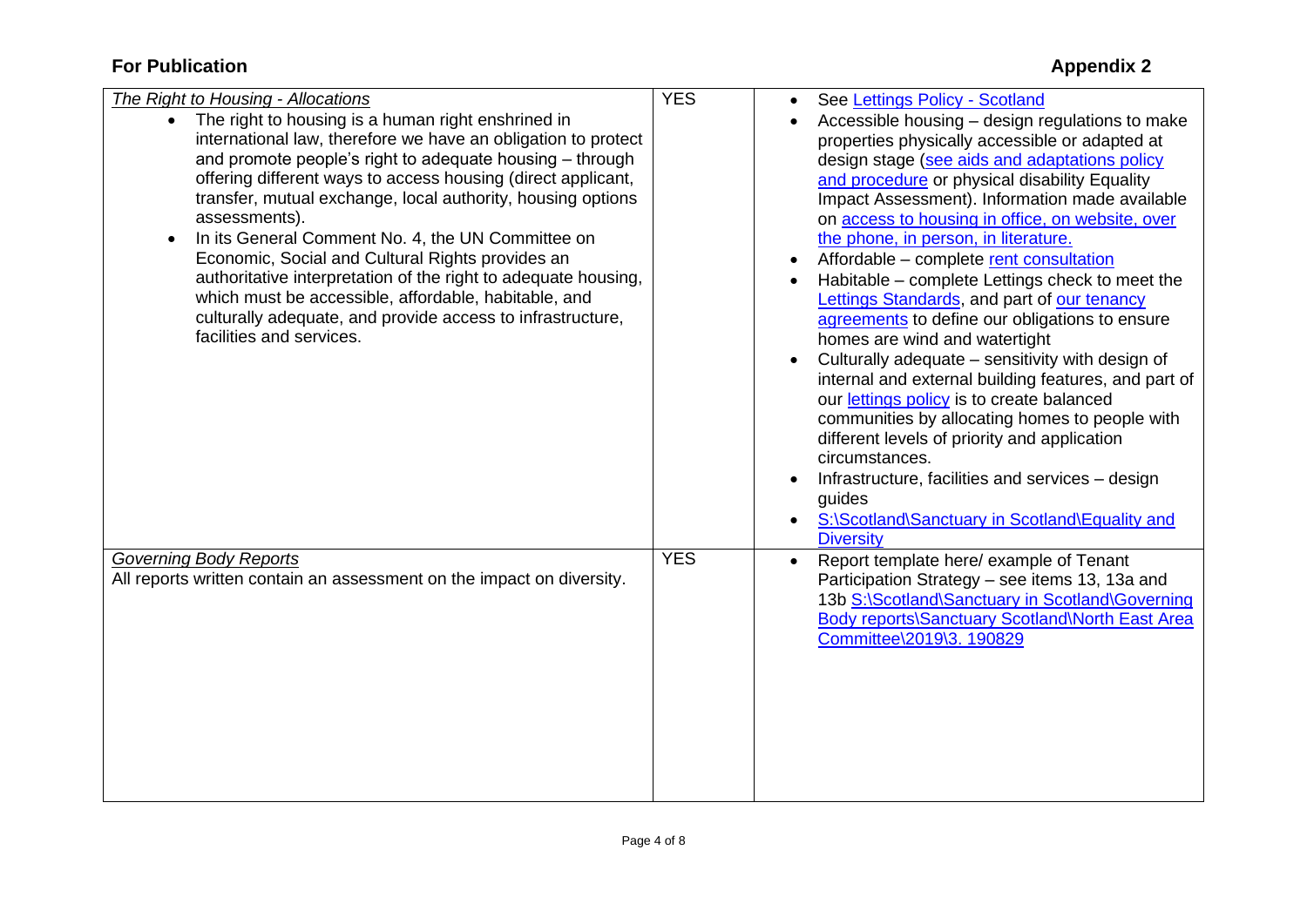| Membership of Associations and Campaigns                                                                                                                                                                                                                                                                                                                                                                                                                                                                                                                                                                                                                                                                                                                                                                                                                                                                                                                                                                                                                                                                                                                                                                                                                                                                                                                                                                                                                            | <b>YES</b> | Time to change solis page                                                                                                                                                                                                                                                                                                                                                                                                                                                                                                                                                                                                                                                                                                                                                                                                                                                                                                   |
|---------------------------------------------------------------------------------------------------------------------------------------------------------------------------------------------------------------------------------------------------------------------------------------------------------------------------------------------------------------------------------------------------------------------------------------------------------------------------------------------------------------------------------------------------------------------------------------------------------------------------------------------------------------------------------------------------------------------------------------------------------------------------------------------------------------------------------------------------------------------------------------------------------------------------------------------------------------------------------------------------------------------------------------------------------------------------------------------------------------------------------------------------------------------------------------------------------------------------------------------------------------------------------------------------------------------------------------------------------------------------------------------------------------------------------------------------------------------|------------|-----------------------------------------------------------------------------------------------------------------------------------------------------------------------------------------------------------------------------------------------------------------------------------------------------------------------------------------------------------------------------------------------------------------------------------------------------------------------------------------------------------------------------------------------------------------------------------------------------------------------------------------------------------------------------------------------------------------------------------------------------------------------------------------------------------------------------------------------------------------------------------------------------------------------------|
| Time to Change – employer and employee pledge to end<br>stigma around mental health<br>Stonewall Diversity Champions - Sanctuary is a member of<br>this programme to support the aim of creating a diverse and<br>inclusive environment achieving sexual orientation and gender<br>identity equality. As part of this there is a focus group called<br>the Equality Inclusion Zone (EIZ) and a LGBT support<br>community across Sanctuary Group. Other efforts and<br>activities include Group Support for <b>Pride</b> events and<br>Sanctuary's LGBT+ role models and allies.<br>Don't be a bystander campaign – this reminds all staff to report<br>any language or abuse which is felt to be homophobic, sexist,<br>racist, ageist, disablist or offensive<br>White Ribbon and Make a Stand campaigns - these are two<br>campaigns that Sanctuary has signed up to, to raise<br>awareness of domestic abuse. White Ribbon is focused on<br>men taking a stand against gender based violence in all forms.<br>Make a Stand was developed by the Chartered Institute of<br>Housing and as a signatory Sanctuary has promised to support<br>those affected by violence in the home by raising awareness.<br>Business Disability Forum - in 2016 the Group registered to<br>become a disability confident employer and participate in a<br>national disability forum. We are also a Disability Confident<br>Employer.<br>Statement in support of Black Lives Matter |            | https://solis/SG/health-wellbeing/Pages/Time-to-<br>change.aspx<br>Stonewall and EIZ<br>https://solis/Diversity/Pages/The-Equality-Inclusion-<br>Zone.aspx<br>https://solis/Diversity/Pages/stonewall-diversity-<br>champions.aspx<br>Don't be a bystander<br>https://solis/Diversity/Pages/Don%27t-be-a-<br><b>Bystander.aspx</b><br>White Ribbon Solis pages:<br>https://solis/Diversity/Pages/White-Ribbon-and-<br>Make-a-Stand.aspx<br>Black Lives Matter: 19 <sup>th</sup> June and 26 <sup>th</sup> June and<br>message from Group Chair and self-education<br>resource library is being collated.<br>New Parent-Carer Network for peer support and<br>inclusion in decision making processes that affect<br>parents and carers working for Sanctuary.<br><b>Trans Inclusion</b><br><b>Women into Construction</b><br>Women in Technology: signed both the Tech<br>Talent Charter and the PwC Tech She Can<br>Charter |
|                                                                                                                                                                                                                                                                                                                                                                                                                                                                                                                                                                                                                                                                                                                                                                                                                                                                                                                                                                                                                                                                                                                                                                                                                                                                                                                                                                                                                                                                     |            |                                                                                                                                                                                                                                                                                                                                                                                                                                                                                                                                                                                                                                                                                                                                                                                                                                                                                                                             |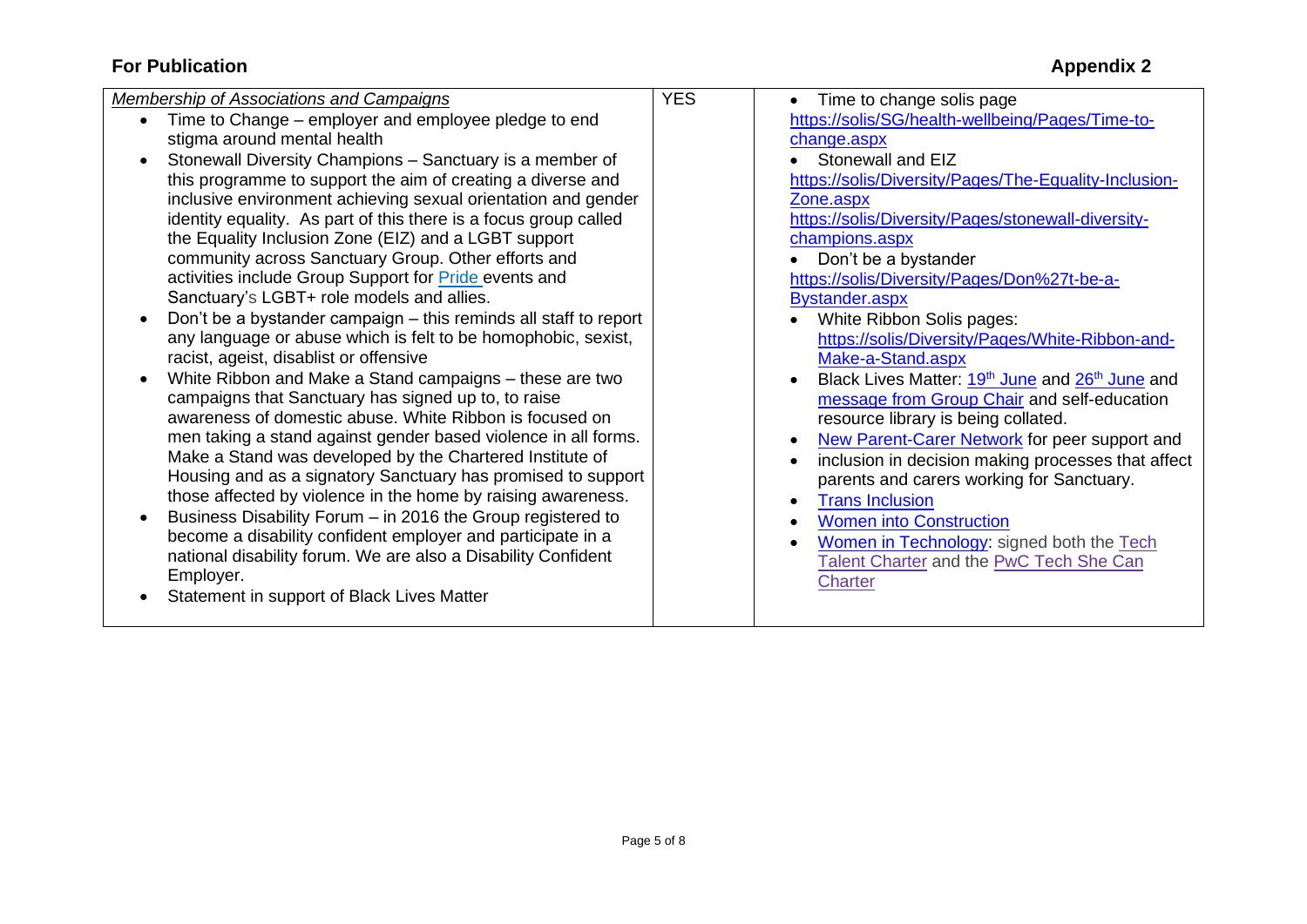| Accessible services<br>Solis contains a page for staff that is dedicated to Translation<br>$\bullet$<br>Services – answering questions on how to access these and<br>provision of alternative formats etc.<br>Inclusive by design technology project (2020): investment in<br>$\bullet$<br>technology to promote ability to home-work and join meetings<br>virtually or on the phone reducing the need to travel and<br>potentially allowing for more flexible working environments that<br>could reduce barriers for working parents and those who | <b>YES</b> | <b>Translation services</b><br>https://solis/SG/PServices/goods-services-<br>suppliers/Pages/Translation%20Services.aspx<br><b>Group Communications Policy</b><br>Evidence of improvements in technology to be<br>provided when this is available. |
|-----------------------------------------------------------------------------------------------------------------------------------------------------------------------------------------------------------------------------------------------------------------------------------------------------------------------------------------------------------------------------------------------------------------------------------------------------------------------------------------------------------------------------------------------------|------------|----------------------------------------------------------------------------------------------------------------------------------------------------------------------------------------------------------------------------------------------------|
| identify as disabled.<br>Data collection existing tenants, new tenants, applicants on waiting<br>list, governing body members and staff<br>Data is collected for all categories listed above and reported in                                                                                                                                                                                                                                                                                                                                        | <b>YES</b> | <b>Equalities Monitoring</b><br>https://solis/Diversity/Pages/EqualityMonitoring.as<br>Example project of tenant diversity 2020:                                                                                                                   |
| the Annual Return on the Charter.<br>Sanctuary Scotland also undertakes exercises to analyse this<br>$\bullet$<br>data to better understand how representative (or not) our<br>population of tenants are in comparison to the national<br>demographic patterns.<br>The Group also make the 'What's it got to do with you' leaflet<br>$\bullet$<br>which lists ten reasons to complete monitoring forms, explains<br>how the data is used and gives reassurances that it is<br>anonymous.                                                            |            | E and D data analysis<br>SMT April 2020.docx<br>What's it got to do with you leaflet:<br>https://solis/Diversity/Pages/Don%27t-be-a-<br><b>Bystander.aspx</b>                                                                                      |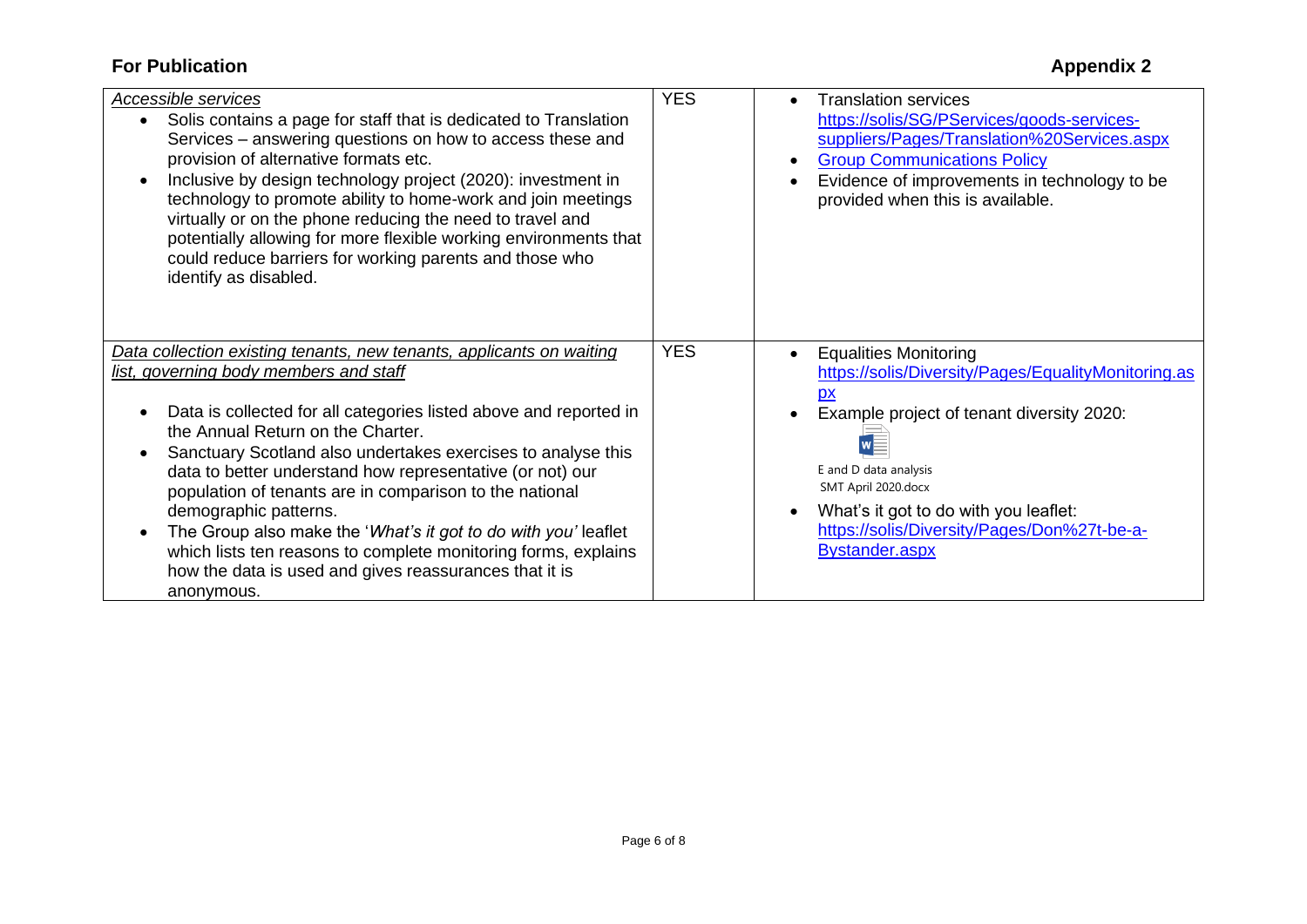| <b>Complaints Analysis and scrutiny</b>                                                                                                                                                                                                                                                                                                                                                                                                                                                                                           | <b>YES</b> | The National Residents Review Panel were                                                                                                                                                                                                                                                                                                                         |
|-----------------------------------------------------------------------------------------------------------------------------------------------------------------------------------------------------------------------------------------------------------------------------------------------------------------------------------------------------------------------------------------------------------------------------------------------------------------------------------------------------------------------------------|------------|------------------------------------------------------------------------------------------------------------------------------------------------------------------------------------------------------------------------------------------------------------------------------------------------------------------------------------------------------------------|
| Sanctuary's complaints procedure is modelled on the SPSO<br>model complaints handling process which recognised<br>vulnerable groups and commits to ensuring that the complaints<br>handling process is accessible, and that our approach to<br>complaints is tailored where relevant and reasonable.<br>Scrutinising services to ensure peoples' needs are met and<br>that Sanctuary delivers positive outcomes for customers<br>through the National Residents Review Panel and offering<br>other forms of Tenant Participation. |            | consulted on this Assurance Statement in July<br>2020. A new section on complaints was<br>suggested to demonstrate our commitment to<br>providing equal access to services, and how we<br>respond to complaints that are specifically related<br>to equality and diversity.<br><b>SPSO guidance on Vulnerable Groups</b><br><b>Tenant Participation Strategy</b> |
| Community Investment – empowering individuals and communities                                                                                                                                                                                                                                                                                                                                                                                                                                                                     | <b>YES</b> | https://www.sanctuary-                                                                                                                                                                                                                                                                                                                                           |
| Building social capital<br>Our Community Investment work starts from the point of                                                                                                                                                                                                                                                                                                                                                                                                                                                 |            | group.co.uk/sites/default/files/quick_media/sanctu<br>ary-group-our-impact-report-2018-2019.pdf pg21                                                                                                                                                                                                                                                             |
| believing that everyone is capable of contributing to life in their                                                                                                                                                                                                                                                                                                                                                                                                                                                               |            | case study on the Breakfast Club in Priesthill.                                                                                                                                                                                                                                                                                                                  |
| community and our role is to support them to find the                                                                                                                                                                                                                                                                                                                                                                                                                                                                             |            |                                                                                                                                                                                                                                                                                                                                                                  |
| opportunities to do so. We believe that everyone is an asset,                                                                                                                                                                                                                                                                                                                                                                                                                                                                     |            |                                                                                                                                                                                                                                                                                                                                                                  |
| with skills, aspirations and abilities, and by building                                                                                                                                                                                                                                                                                                                                                                                                                                                                           |            |                                                                                                                                                                                                                                                                                                                                                                  |
| relationships in communities, these become stronger and                                                                                                                                                                                                                                                                                                                                                                                                                                                                           |            |                                                                                                                                                                                                                                                                                                                                                                  |
| better connected, supporting active citizenship for all.                                                                                                                                                                                                                                                                                                                                                                                                                                                                          |            |                                                                                                                                                                                                                                                                                                                                                                  |
| We work to create a focus of cohesion and empowerment<br>within the community, listening to what people have to say and                                                                                                                                                                                                                                                                                                                                                                                                           |            |                                                                                                                                                                                                                                                                                                                                                                  |
| helping them find the power inside them to live the life they                                                                                                                                                                                                                                                                                                                                                                                                                                                                     |            |                                                                                                                                                                                                                                                                                                                                                                  |
| want to. We aim to work with each person in a way that                                                                                                                                                                                                                                                                                                                                                                                                                                                                            |            |                                                                                                                                                                                                                                                                                                                                                                  |
| promotes core values such as respect, dignity, equality and                                                                                                                                                                                                                                                                                                                                                                                                                                                                       |            |                                                                                                                                                                                                                                                                                                                                                                  |
| independence.                                                                                                                                                                                                                                                                                                                                                                                                                                                                                                                     |            |                                                                                                                                                                                                                                                                                                                                                                  |
|                                                                                                                                                                                                                                                                                                                                                                                                                                                                                                                                   |            |                                                                                                                                                                                                                                                                                                                                                                  |